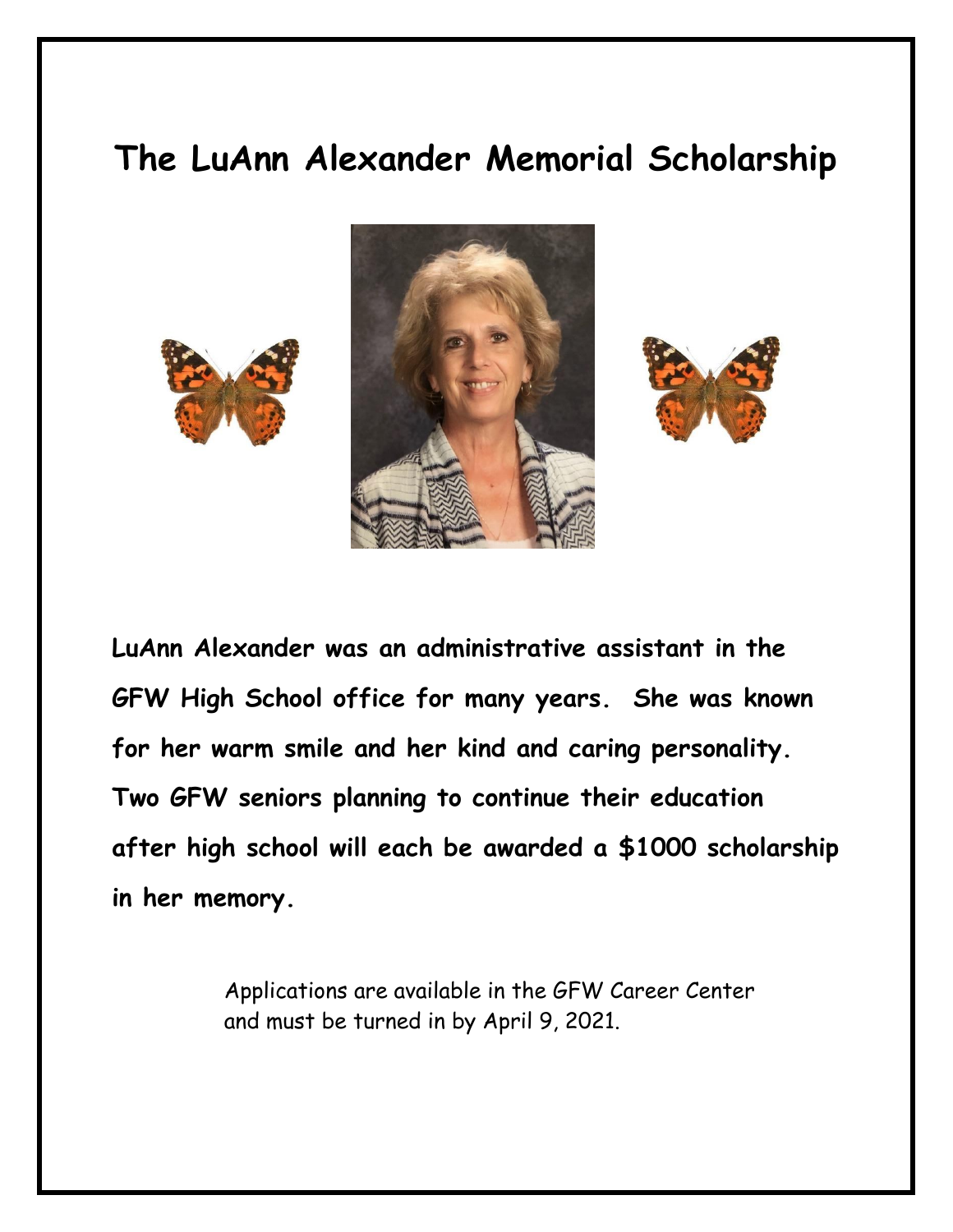## LuAnn Alexander Memorial Scholarship Application

| <b>Applicant Information</b>                                                       |  |
|------------------------------------------------------------------------------------|--|
|                                                                                    |  |
|                                                                                    |  |
|                                                                                    |  |
|                                                                                    |  |
|                                                                                    |  |
|                                                                                    |  |
| Post-secondary Education Plans<br>1. Where do you plan to continue your education? |  |
|                                                                                    |  |
|                                                                                    |  |
| 2. What are you considering for a major or area of study?                          |  |
|                                                                                    |  |